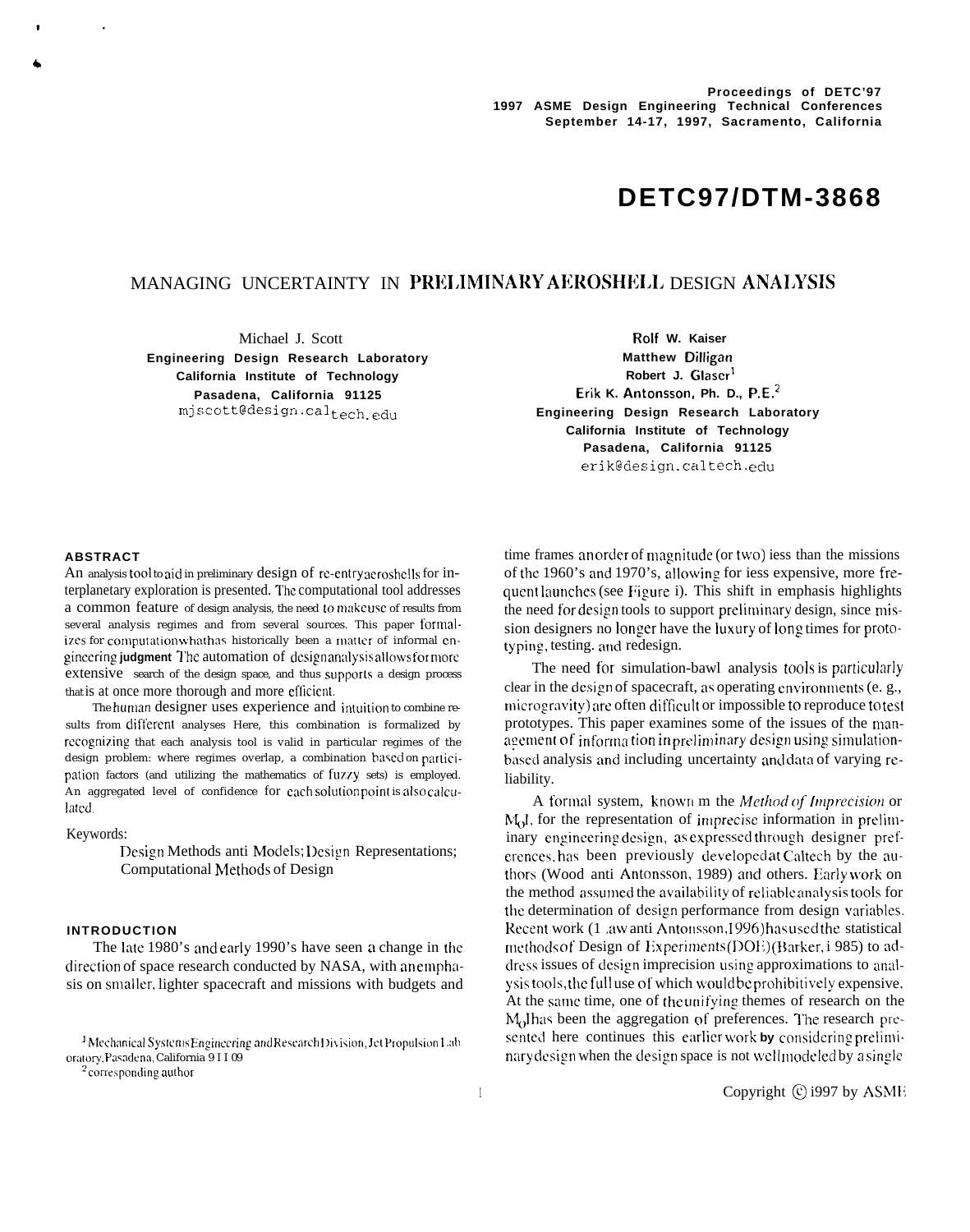

# Microspacecraft Technology Development & Advanced Engineering Design Processes **Enables NASA's Science Mission Launch Frequency Goals**

Figure 1. LAUNCH FREQUENCY AND PAYLOAD SIZE OF NASA SPACE MISSIONS, 1955--2015 (USED BY PERMISSION, JOHN PETERSON, JPL, MAY 15, 1997)

(even a single expensive) design tool, but when significant irregularities or discontinuities in the mapping between points in the designspace and their corresponding performances call for the application of different analysis tools in different regimes. The formal mathematics developed for preference and for aggregation are extended to the problem of combining output from several analyses for different (often overlapping) regimes, and the resolution of conflicts where data from multiple sources disagree.

## **AEROSHELL DESIGN**

The example **presented** here is the design of a re-entry aeroshell that is to be released from a spacecraft as it enters the

Martian atmosphere. Two devices of this type are expected to be launched with the DS-2 Mars probe in January of 1999. After descent to the Martian surface, the aeroshell's payload, a penetra-[or with some instrumentation, will puncture the Martian surface so that soil experiments can be conducted and the results transmitted by radio. We shall not treat the soil penetration problem other than considering the orientation of the aeroshellat impact: the general problem here is the design of an aeroshell that will reach the surface near a desired velocity and angle of attack.

There are several sources of significant uncertainty in the operating conditions of the aeroshell during its descent:

• The shell is released from a tumbling spacecraft, so the angle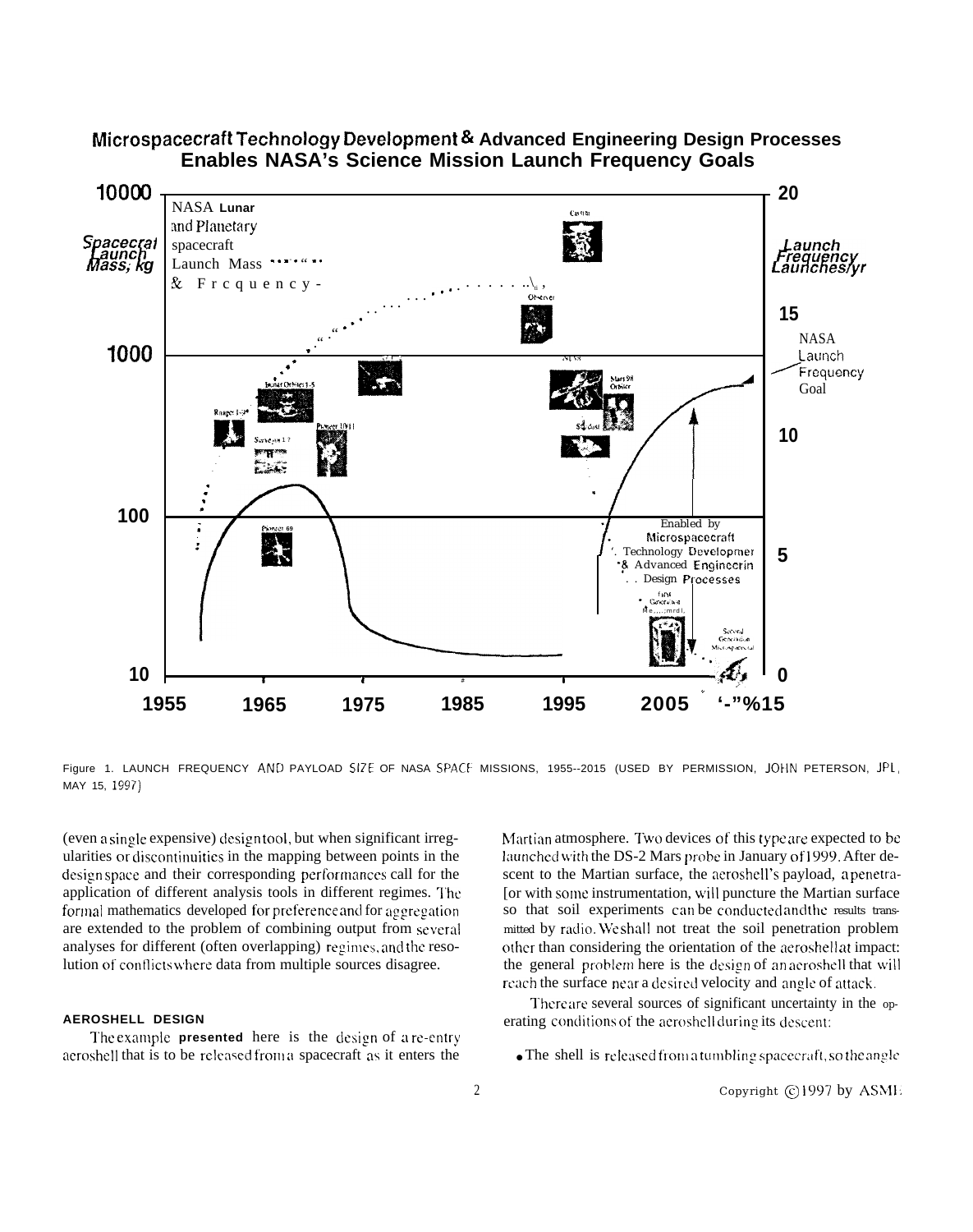of attack upon entering the atmosphere is unknown.

- . The shell flies through the Martian atmosphere, the properties of which are not well characterized.
- The shell encounters unknown winds.
- . The shell hits the ground, which is at an uncertain orientation and has uncertain soil properties.

These uncertainties are interesting, difficult and worthy of study, yet there arc other issues of uncertainty in the analysis of the problem that take precedence. An automated or semi-automated analysis would allow for a computer search of the design space to (at least) guide preliminary design. Several levels of simulation are available, and their reliability increases with the computation time involved. If, for example, an assumption of terminal velocity could bc made, computation time would be milliseconds, but the assumption is not correct in general. A single run of a full CFD model takes on the order of a day to set up and run on a supercomputer, which is far too computationally intensive for the project time-frames and costs envisioned. A compromise analysis program is a numerical integration of forces over the flight path, with aerodynamic coefficients determined at each time step as functions of atmospheric conditions and the attitude, velocity, and geometry of the aeroshell. The computation time required makes classical optimization, genetic algorithm and simulated annealing procedures realistic. However, the integration routine is not simply an accurate black box: to successfully integrate over the flight path through the Martian atmosphere requires considerable engineering judgment in the calculation of the aerodynamic coefficients used at each time step of the integration. Furthermore, the output from the integration program gives no indication of how accurately the coefficients were determined.

The problem encountered here by the aeroshell designer is a common one in design analysis, that of how to guarantee good results when the problem may cover one or more of several "analysis regimes". These regimes may be inherent in the physics of the problem, as in the transition between transsonic and supersonic flow, or they may be determined by the availability of information, as in the case when experimental results are available for some (but not all) points in a design space.

#### **PROBLEM** SCOPE

The problem of aeroshell design involves a number of fields  $(e.g., aerodynamics, the *rmodynamics*, material science, struc$ tural mechanics). The aerodynamic analysis, even if considered apart from all other fields, is greatly complicated by the need to treat multiple flow, regimes (hypersonic, supersonic, transsonit, subsonic, Newtonian, detached shock, free-molecular), and even if the analysis can be made tractable, the aerodynamic design problem has such a huge set of potential solutions so as to make a search for a globally "optimal" solution to the problem impractical. The present approach to aeroshell analysis is to construct an



Figure 2. SCHEMATiC OF AEROSHELI

aerodynamic database for a single candidate design; the analysis is thus useful to validate a design that has already been selected, but is not seen as a tool to explore the design space (see, for example, Mitcheltree et al. (1997)).

A long-term goal in the field of aeroshell design would be an analysis program that addressed all possible candidate configurations in all flow regimes. In order to make the problem more tractable and to address the issues of analysis in the presence of uncertainty, we shall restrict ourselves to the aerodynamic analysis of one configuration of the aeroshell. This configuration is a spheric al-nosed cone with a spherical aft section, as shown schematically in Figure 2. The distance between the centers of the two spheres is expected to be quite small. Three nondimensional parameters completely describe the ideal ized aeroshell: the Bluntness Ratio  $B$  (the ratio of the nose radius to the aft section radius), the Fineness Ratio F (the ratio of overall length L to maximum diameter  $D$ ), and  $\theta$ , the cone semiangle. The extra information gained by allowing  $B$ , F, and  $\theta$  to vary is useful not only for exploration of alternative designs. but also for analysis of' a single fixed design, as the geometry of the aeroshell may change: the heat shield burns cluring reentry, for example.

The general design problem is to determine values of  $B, F$ , and  $\theta$  that will (robustly') deliver' the aeroshell to the surface at a given velocity and angle of attack, in the presence of the operating uncertainty, The more immediate problem is to deliver a reliable integration routine for computer implementation in the presence of uncertainty in the determination of aerodynamic coefficients.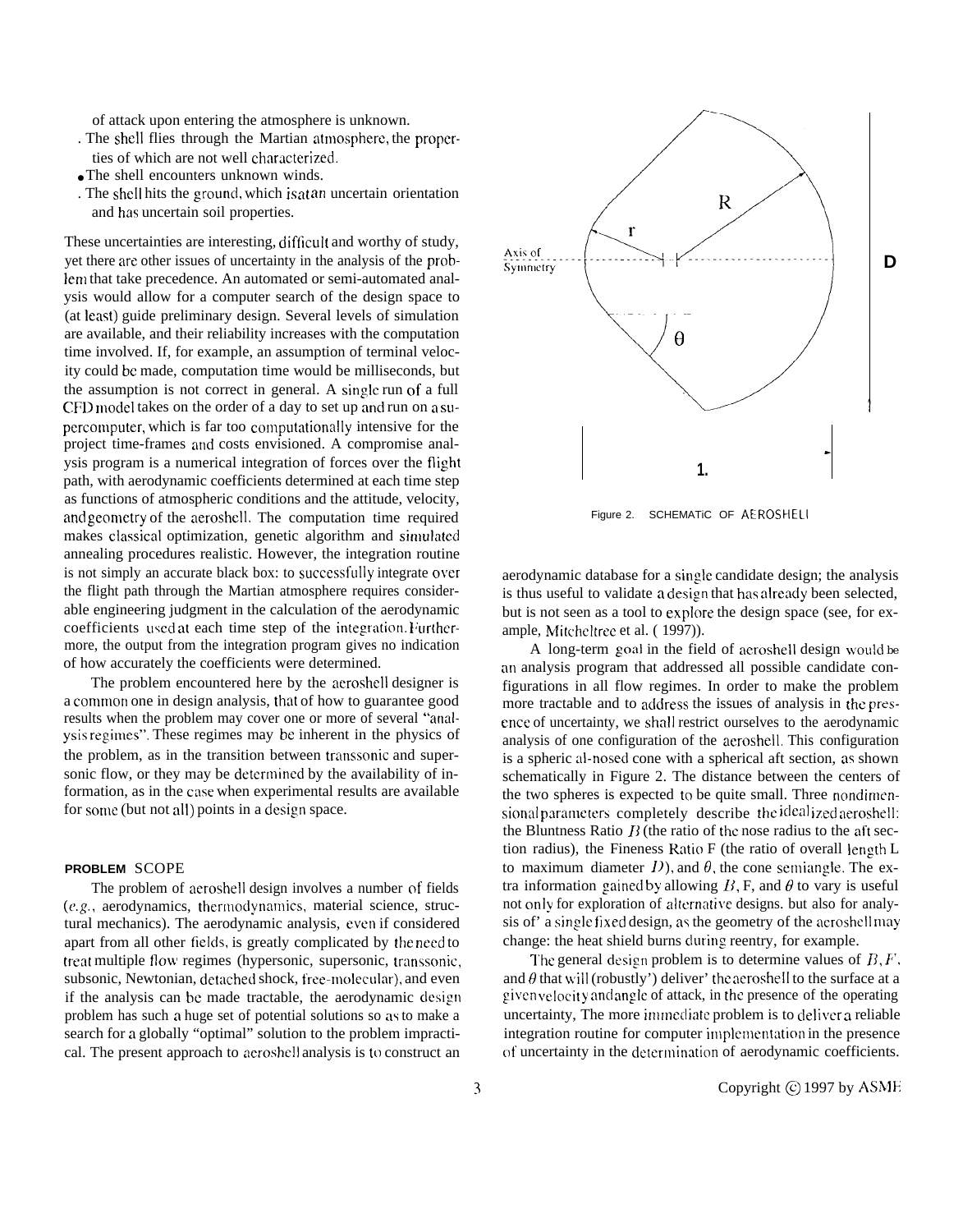The designer, also referred to here as the analyst or engineer, who is interested in using an integration routine to test the performance of a design can draw upon several sources to determine the aerodynamic constants required at each time step of the integration:

- Experimental results from the literature. These might be of varying reliability. Also, the experimental results do not cover the entire design space, so interpolation between experimental points and extrapolation to unexplored areas of the design space is necessary. The reliability of an interpolated or extrapolated answer will decrease with distance from experimental points.
- Simulation data from computational fluid dynamics (C1~D) computations (executed point by point --- one computation for a particular configuration, angle of attack, and Mach number). These are also of imperfect reliability.
- Analytical computational models, of which there are at least three in this particular problem:
	- Newtonian flow

,"

- free-molecular ffow
- detached shock flow

The aeroshell travels through several flow regimes (and is often in an indeterminate state between regimes) during the integration. In addition, most analytic models have been developed for a particular aeroshell geometry, and must be modified to provide useful information for other geometries.

● Rules of thumb: experience- and intuition-based knowledge.

The distillation of information from these sources (each of which is imperfect) is a matter of engineering judgment. As designers determine the aerodynamic constants, at the same time they refine their understanding of each of the sources (a technical reference giving experimental data that deviates significantly from a number of other experiments may be depreciated or discarded, the analytical models may be updated to better fit experimental data,  $etc.$ ).

Fuzzy aggregation has been applied here to interpolate, extrapolate, and combine data from different analysis programs that hold in different regimes. Simultaneously, the level of con fidence in the analysis has been explicitly represented ancl propagated usig a mathematics of  $fuzzy sets (Zadeh, 1965)$  similar to that used to combine preferences in the  $M<sub>Q</sub>I$ .

## **FORMAL TREATMENT OF THE PROBLEM**

The statement of the general problem is as follows: I'ind  $f$ such that

$$
f(d,\tilde{x})=(\vec{p},\vec{\mu})
$$

where  $\vec{d}$  is a vector of design variables describing a point in design space,  $\vec{x}$  is a vector of operating conditions,  $\vec{p}$  is a vector of performances, and  $\vec{\mu}$  is some measure of the reliability of the answer  $\vec{p}$  ( $\vec{\mu}$  is a vector since the reliability of the components  $p_i$  of  $\vec{p}$  need not be the same for all  $i$ , though in the example presented here the  $\mu_i$  will always agree). We shall also use the more compact notation  $\vec{y}$  to represent  $(\vec{d}, \vec{x})$ . In the example under consideration,  $\vec{d} = (B, F, 6)$  describes the geometry of the aeroshell. The operating conditions can be described by the attitude of the aeroshell and the atmospheric conditions, which for the example here can be described by the angle of attack  $\alpha$ , the Mach number  $M$ , and the atmospheric density  $\rho$ . The performances desired are aerodynamic constants: the normal coefficient  $C_n$ , the axial coefficient  $C_a$ , the moment coefficient  $C_m$ , and the center of pressure  $C_p$ . Thus the example problem is to find f such that:

$$
f(B,F,\theta,\alpha,M,\rho) = (C_n, C_a, C_m, C_p, \vec{\mu})
$$

The function  $f$  is a combination of various subfunctions  $f_i$ , SO that

$$
f(\vec{d},\vec{x}) = \mathcal{P}(f_1(\vec{d},\vec{x}),\ldots,f_n(\vec{d},\vec{x}))
$$

where  $P$  represents the combination. The subfunctions  $f_1, \ldots, f_n$  are the sources of information available, and the set of  $f_i$  is subject to change. Adding a new source  $f_{n+1}$  to the list nray make other sources unnecessary. Since a level of confidence is one of the outputs of the function  $f$ , evaluation is possible with any set of  $f_i$ ; indeed, it is because the analysis is uncertain and imprecise that the combination is necessary. The human designer making such a judgment in analysis will arrive at an answer and will also have an idea of how valid that answer is. This paper presents a formal representation for both.

For the aeroshell re-entry problem, data for  $f$  is available from experimental sources, CFD computations, and analysis models. At the highest level.

$$
f(\vec{d},\vec{x})\!=\!\mathcal{P}(f_\mathrm{exp}(\vec{d},\vec{x}),f_\mathrm{CFD}(\vec{d},\vec{x}),f_\mathrm{analytic}(\vec{d},\vec{x}))
$$

and subfunctions can be further refined, as for example,

$$
f_{\text{analytic}}(\vec{d}, \vec{x}) =
$$
  

$$
\mathcal{P}(f_{\text{Newtonian}}(\vec{d}, \vec{x}), f_{\text{free-molecular}}(\vec{d}, \vec{x}) f_{\text{detached\_shock}}(\vec{d}, \vec{x}))
$$

The calculations for Newtonian, free-molecular, and detached shock flow regimes are rapidly computable, and the interpolation of experimental data is a well 1-understood problem. Each subfunction lends itself to simple automation.

A formal solution to the problem of combining the subfunctions  $f_i$  must fulfill several purposes. Some important features of a formal solution arc as follows:

- $\bullet$  Calculation of each subfunction comes from expertise from the particular discipline. The formal solution must allow for calculation modules to be added, removed, updated, exchanged.
- Propagation of confidence is separate from combination of results, but confidence information is necessary for combination of results. The formal solution should propagate and combine confidences in a justifiable manner.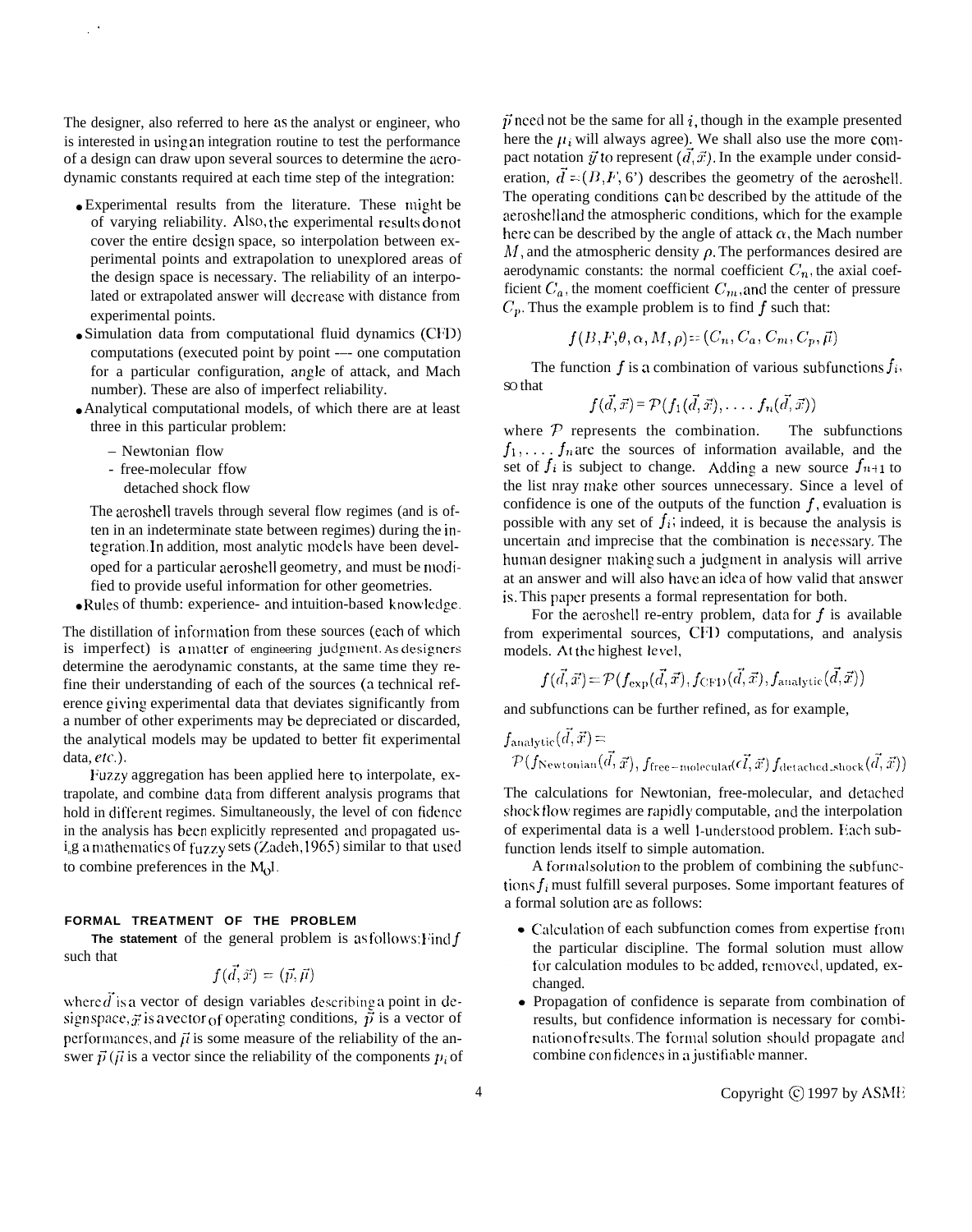- **Combination of results is easy to do, but easy to get** wrong. An arithmetic mean, while computationally tractable, is often *not* the right choice (Biegel and Pecht, 199 l; Vincent, 1983). The formal solution should use combination methods that are based in domain expertise; the methods of combination, like the calculation modules, should permit easy modification. Combination functions such as other weighted means (those between  $min$  and  $max$ ) have been used previously in preference aggregation (Otto and Antonsson, 1991; Scott and Antonsson, 1995), and the fuzzy sets literature  $(Z_{i}$ mmermann, 1985) has an extensive treatment of t-norms (less than  $min$ ) and t-conorms (greater than  $max$ ).
- One feature of this sort of analysis, when it is handled informally by a human designer, is that the subfunctions (or calculation modules) are updated when analysis by other means indicates shortcomings. The formal solution should allow for such back-propagation of information; while the ultimate goal is to provide a proposed change in a particular subrnod-UIC, an acceptable intermediate step is to provide feedback to the designer, who can modify subfunctions as necessary.

The need to incorporate and modify rules points to fuzzy set theory as a candidate for the combination model. In addition, the combination of designer preference has been represented as the aggregation of fuzzy sets (Antonsson and Otto, 1995), ancl this problem exhibits many similarities to the designer preference problem. The aggregation will be best illustrated through the presentation of the example.

### **APPLICATION TO THE EXAMPLE**

The aeroshell analysis problem presented in this paper has been restricted so that the analysis space is spanned by six variables: three design variables and three variables to describe the operating conditions. While experimental data are available for some regions of the analysis space, there are no experimental data points for many regions of interest. In addition, analytic (and thus easily computed) analyses have been previously constructed to cover some of the regions in which the aeroshell will operate, usually with reference to a particular fixed geometry; in this example. the authors had access to a Newtonian analysis code and a free-rnolecular analysis code. These analytic codes can be applied to other aeroshell geometries if they are suitably modified. The analyst who combines these sources of information has tasks of two varieties: to interpolate and extrapolate experimental and analy tic results to "new" areas of the design space, and to determine a level of confidence in the interpolated results. The interpolation and extrapolation of data is weii understood, anti the analy sis tool presented here uses polynomial and spline fitting in its implementation. The extension of analytic results to new aeroshell geometries is treated as an interpolation problem in the error.

It we consider the experimental data alone, then the analysis

space can be separated into two regimes: one where the experimental data holds, and one where it is not adequate. This distinction is fuzzy; only at the actual experimental points, and only then if the experiment was reliable, can one be certain that the experimental data holds. Anywhere else in the analysis space, the confidence that the designer holds in the data will depend (at least) on how close it is to actual data points.

The designer's confidence is uncertain but not probabilistic; it is not the case that the analysis has a  $70\%$  chance of being right and a  $30\%$  chance of being wrong. The designer's uncertainty about the reliability of the data is naturally modeled as the degree of membership in a fuzzy set (Zimmermann, 1985). The confidence (or preference, in M<sub>o</sub>I terminology)  $\mu_{\rm exp}(\vec{y})$  for the applicability of interpolated experimental results to a particular point  $\vec{v}$  is a function of the point's distance from existing experimental points, taking a value of i (perfect confidence) at experimental points, and tailing off to O at some distance. The confidence in interpolation will also depend in general on the particular point; the transsonic flow regime, for example, is notoriously ill-suited to interpolation.

The calculation of  $\mu_{\text{exp}}$  (or any other  $\mu$ ) is a matter of engineering judgment. Sometimes it may be possible to express  $\mu_{\rm exp}$ simply anti analytically. For example, one might define the confidence  $\mu_{\text{exn}}(\vec{y})$  in the interpolated answer as a function of the (Euclidean) distance of the point  $\vec{y}$  from the nearest experimental point  $\vec{y}_{\text{nearest}}$ , and let the confidence tail off as some unacceptable distance  $d_{\text{max}}$  is approached, for example with:

$$
\mu_{\exp}(\vec{y}) = \frac{1}{d_{\max}^4} (|\vec{y} - \vec{y}_{\text{nearest}}| - d_{\max})^2 (|\vec{y} - \vec{y}_{\text{nearest}}| + d_{\max})^2,
$$

a ptot of which is shown in Figure 3. This quartic confidence curve has zero slope at  $\mu$ -values of () anti i, and falls of! fastest at the midway point, However, there is no proof that the nuances of the curve are an accurate model of the engineer's thinking. The only truly "fixed" points on the curve are those that rellect the engineer's highest confidence ( $\mu$ = i, if the experiment is completely trusted) in those points where experiments were performed, and those that show that confidence degrades to zero at some distance  $d_{\text{max}}$  which is specified by the engineer. Other researchers have argued that the human capacity to distinguish many points on a preference curve is limited (Miller, 1965), anti so the detailed shape of the curve is unimportant. A linear interpolation is then *ca priori* no worse, and has the advantage of simpler calculation:

$$
\mu_{\exp}(\vec{y}) = \frac{d_{\max} - |\vec{y} - \vec{y}_{\text{nearest}}|}{d_{\max}}
$$

Other subtleties in the determination of a level of confidence in the interpolated dots, some of which have been alluded to before, contribute to the difficulty of representing confidence with a single curve:

i. Only a few points on a confidence curve such as the one shown in Figure 3 will be meaningful to the engineer.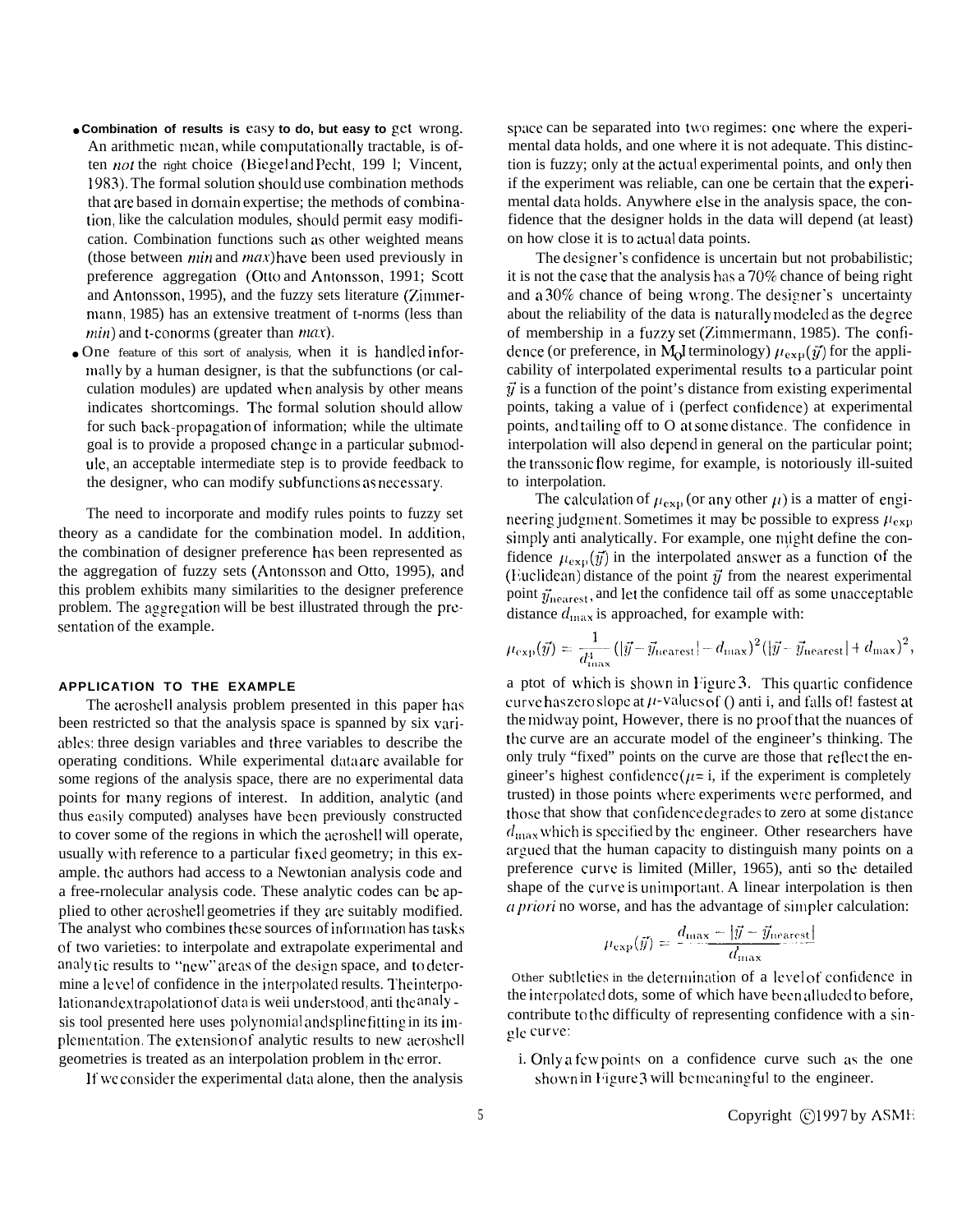

Figure 3. EXAMPLE CONFIDENCE CURVE

- 2. The specification of  $d_{\text{max}}$  as a single number assumes that Euclidean distance in different dimensions of the design space are equivalent, or at least comparable. This is plainly not true in general, for even if all dimensions can be scaled so that units are comparable, it cannot be assumed that the analyst is equally concerned with "distance" in all directions.
- 3. The confidence in interpolated data will depend on the operating point; in other words,  $d_{\max}$ , even if well -defined, is a function of  $\vec{y}$ . For example, the designer is likely to have much more confidence in interpolated data for Mach numbers  $M$  between 3 anti 8 than in the transsonic range where  $M \approx 1$ .
- 4. The confidence in interpolated data will depend on several nearest points, not just on the single nearest experimental point  $\vec{y}_{\text{nearest}}$ .
- 5. Confidence may be quite different for extrapolated data than for interpolated data.
- 6. When sufficient experimental data is available, the fidelity of interpolation can be checked against other experimental points; the analyst fitting a curve by hand typically uses such a check in the informal calculus of confidence. The  $d_{\text{max}}$  approach obscures this.
- 7. Finally, the engineer may recognize the potential importance of' all of these subtleties, and yet arrive at a level of confidence without taking all possibilities into account. Especially in preliminary design, the engineer may proceed, considering only the most important confidence criteria, and refine the calculation for more detailed analysis.

A more flexible approach to confidence specification is required to capture these nuances. The natural model of member-

ship in a fuzzy set for the confidence level of a point  $\vec{y}$  in design space indicates the use of a rule set to define designer confidence. The transformation of' a set of IF-THEN rules into a fuzzy inference matrix is a well-known problem in fuzzy set theory, and commercial packages such as Matlab's Fuzzy Logic Toolbox (Jand and Ciulley, 1995) arc available to perform this. A rule set is flexible with respect to the difficulties enumerated above, **Present the I and is easily updated. In some cases the engineer may feel more** con) fortable circumventing the rule set and specifying confidence functions directly. For instance, for Mach numbers  $M$  between 3 and 8, and  $\rho$  close to that of air (the value of  $\rho$  at which experiments were made), the engineer may wish to define a simple rule for each dimension of the designspace describing the loss in confidence as a function of the distance from the nearest experimental points in that dimension. The confidence contribution with rcspect to Mach number  $M$  is  $\mu_{\exp:M}$ , say:

$$
\mu_{\exp:M}(M) = \frac{d_{\max:M} - |M - M_{\text{nearest}}|}{d_{\max:M}}
$$

Similar functions for  $B, F, \theta$ , and  $\alpha$  are combined, in this case with a multiplication:

$$
\mu_{\exp}(B, F, \theta, M, \alpha, \rho) =
$$
  

$$
\mu_{\exp:B}(B)\mu_{\exp:F}(F)\mu_{\exp:\theta}(\theta)\mu_{\exp:M}(M)\mu_{\exp:\alpha}(\alpha)
$$

Note that since  $\rho$  has been assumed to be close to that of air, it has no contribution. However, when  $\rho$  is different another rule comes into play and the free-molecular analysis must also be considered.

Some data, taken from wind tunnel tests for cone angles of  $10, 15$ , and  $20$  degrees (Peterson, 1962), is shown in Figure 4. The data is showm here as isolated experimental points. A standard interpolation scheme will generate a surface over the same range, but not all points on the surface will have the same level of confidence. The rule set implemented here maintains high confidence in interpolated data along the dimensions  $\alpha$  and M (except across the transsonic region  $M \approx 1$ , where deviations in M are penalized strictly), but enforces relatively high penalties on deviations from experimental points in  $\theta$ , B, and F. In particular, with the present data there is sufficient granularity in M and  $\alpha$ to check curve fits; as more data becomes available in the other dimensions, the confidence calculations can be updated

Of' the many physical models for fluid flow to handledifferent regimes, two have been implemented to date: a model for Newtonian flow, and a model for free-molecular flow. Each of these models covers an analysis regime likely to be encountered by the aeroshell in its descent to the surface, and as was mentioned above, each model was developed for a particular aeroshell geometry. The analyst has some confidence in the output of' these models as long as two conditions are satisfied:

1. The operating point  $\vec{x}$  is in the appropriate flow regime. For  $free$ -rnole~ular flow, a high Knudsen number is required.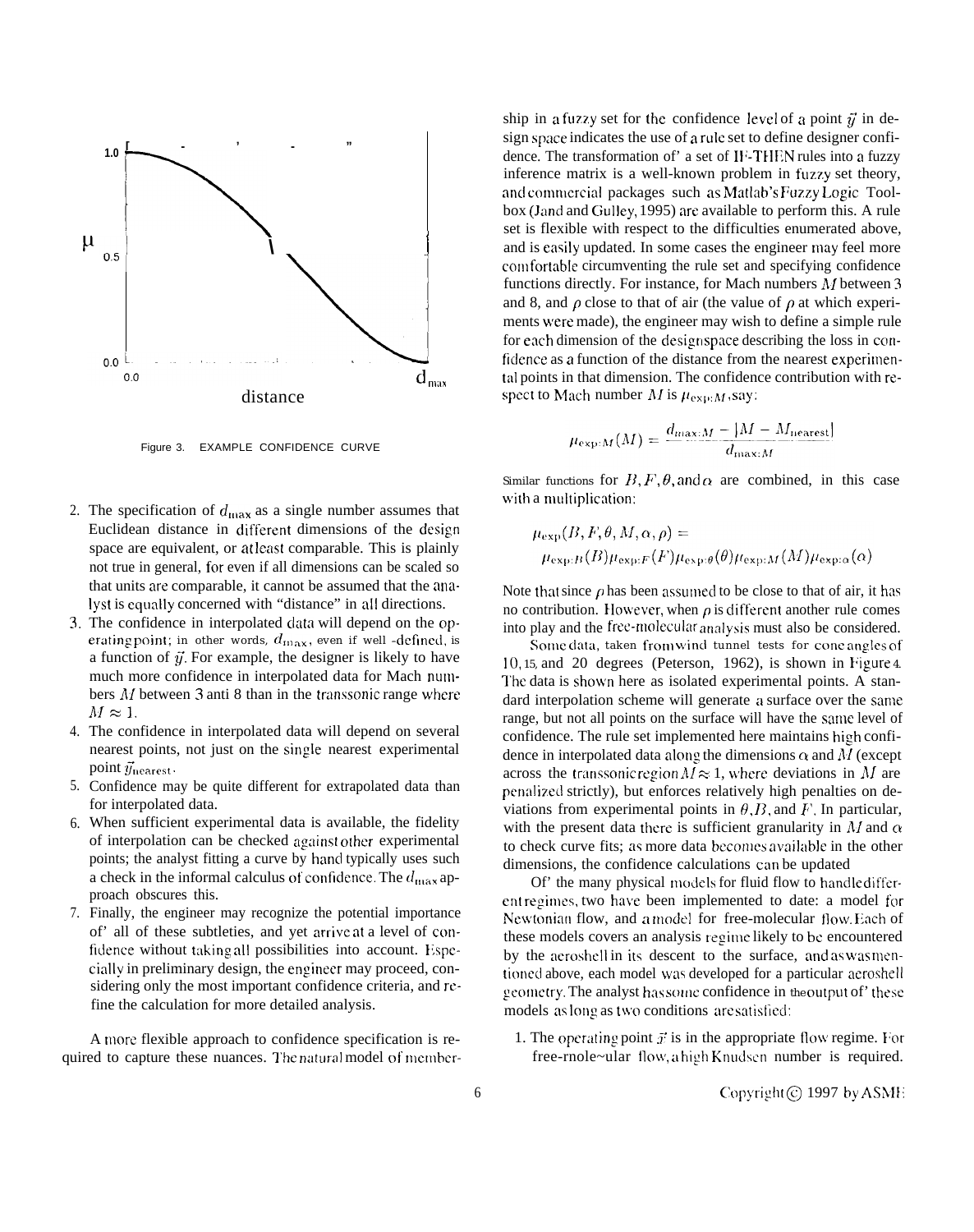Newtonian with BR=0, FR=0.75



Figure 4. EMPIRICAL DATA:  $C_a$  FOR THREE CONE ANGLES  $\theta$ 



NEWTONIAN FLOW MODEL:  $C_a$  FOR VARIOUS O Figure 5.

which translates roughly to a low  $\rho$ , and an assumption of Newtonian flow is used for some supersonic flows when the entrained boundary layer can be assumed to stay within the shock cone.

2. The aeroshell geometry  $\vec{d}$  must be close to one for which there are experimental data. The analysis is achieved by calculating the analytic model at a set of experimental points, and then curve fitting the error between the analytic model (which was originally developed for a different geometry) and experiment, anti interpolating or extrapolating to the operational point of interest. Thus the machinery of the interpolation scheme and its attendant confidence calculation are both relevant here.

Surface plots of each of the two models are shown in Fig. ures 5 and 6, with continuous variation in  $\theta$ , since Mach number is irrelevant for these two particular flow models. For comparison with Figure 4, a slice of each surface at  $\theta = 15^{\circ}$  is also shown. These analyses are also not accurate over the entire domain; as with the experimental data, there will be varying degrees of confidence.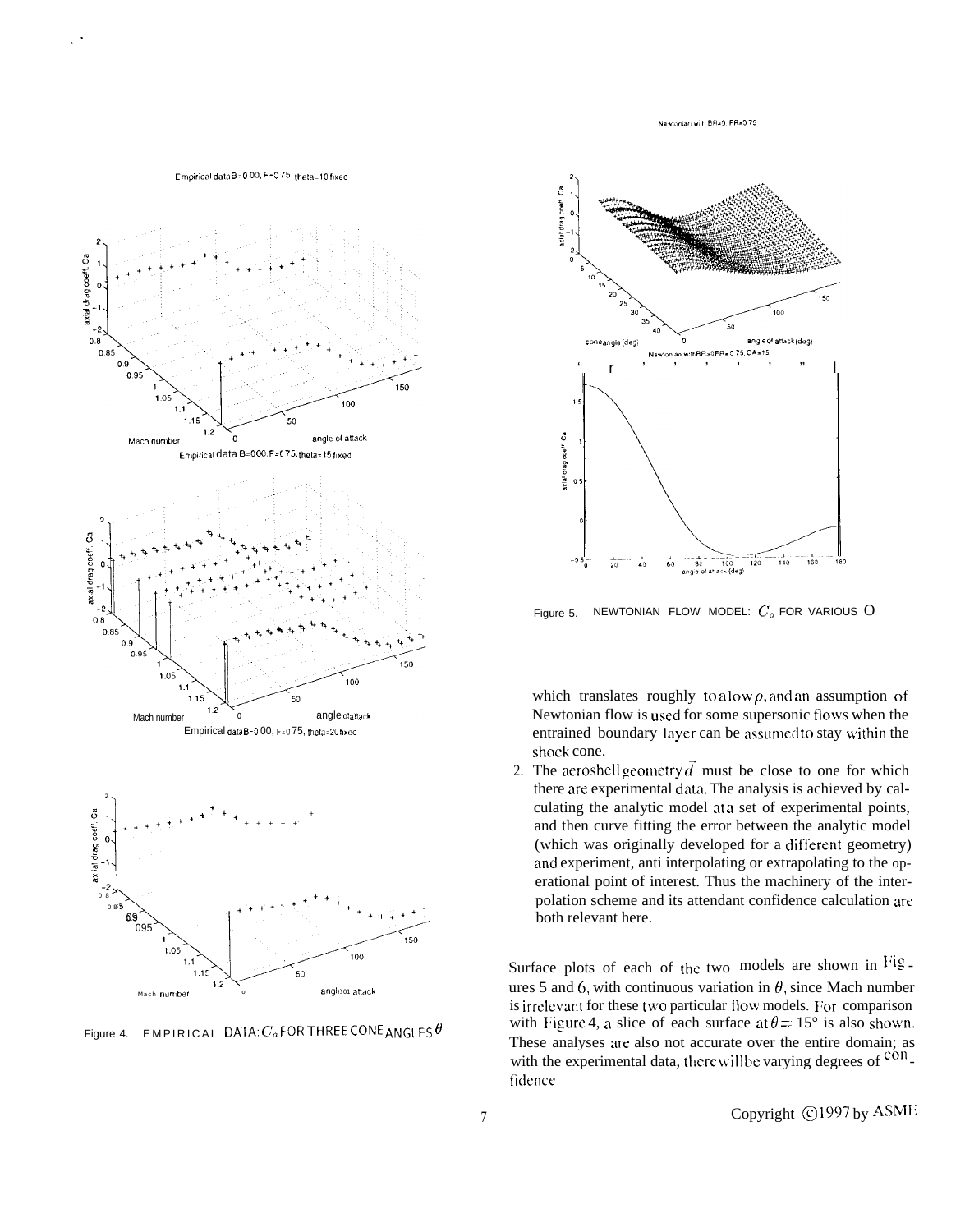

Figure 6. FREE-MOLECULAR FLOW MODEL:  $C_a$  FOR TWO  $\theta$ 

#### **Aggregation of Data from Disparate Sources**

To determine the output parameters and their confidences for a point in analysis space, data from three calculation modules (experimental, Newtonian, anti free-molecular) arc considered. The varying confidence in each calculation module over the space is represented by membership in a fuzzy set. This membership is determined by the application of a number of fuzzy rules. Confidence in interpolated experimental data is higher near explicitly calculated data points, with greater penalties for deviations in geometry and lesser penalties for deviations in the operating parameters  $M$  and cr. If the density is low then free-molecular analysis is useful: Figure 7 embodies this fuzzy rule in a fuzzy set on density  $\rho$  expressing the applicability of the free-molecular flow analysis. The applicability of Newtonian analysis depends on the entrained boundary layer staying within the calculated shock cone. The rules determining the applicability of each regime are spccified by the designer and encoded with fuzzy sets, either directly or through the construction of a fuzzy inference matrix; these sets can be updated as the designer refines the rules. Such modification is inexpensive, as it entails only a change in the aggregation problem, and does not require any expensive analysis calculations to be repeated.

The results from all analysis modules are combined, with their participation determined by the confidence in the answer.



**Figure** 7. **FUZZY SET EXPRESSINCT APPLICABILITY OF REGIME**

This analysis will divide the space into regions in which the different analysis modules predominate. Some regions will have high levels of confidence for more than one module, as is the case when experimental data is taken in a regime for which there is an analytical model, In this case, the overall analysis includes feedback as to the legitimacy of the modules. Disagreement between modules may lead to changes in designer confidence or updated models.

Where a single analysis module has a much higher confidence than the other two, the result from that module is used, and the confidence is returned with **the result. (The analyst using** the tool in an integration scheme can log the confidences, or flag points where confidence falls below a given level.) If the confidence for the other modules is low but not zero, the answers from those modules can be compared with the result, and the comparison can bc logged for the analyst's later use.

When two or more analysis modules return high confidences, the results must be combined, The most straightforward way to do this is with a weighted sum (the confidence levels can provide the weights). A more useful scheme is to compare the results before combining; when they agree closely, a weighted sum is acceptable, and the overall confidence will be greater than either of the single confidences (so that the computation of confidence can be effected with a t-conorm (Zimmermann, 1985)). If the results are not in close agreement, it is perhaps better to use the result with the higher confidence, but return a lower confidence level.

Expecially since only three flow regimes have been implementcd, there are regions of the analysis space in which all results have low confidence. This shortcoming may be corrected by incorporating: other analysis models (such as the detached shock analysis or a CFD module). Nevertheless, just as the designer working informally must work with the tools available, the formal combination of results here recognizes the shortcomings in